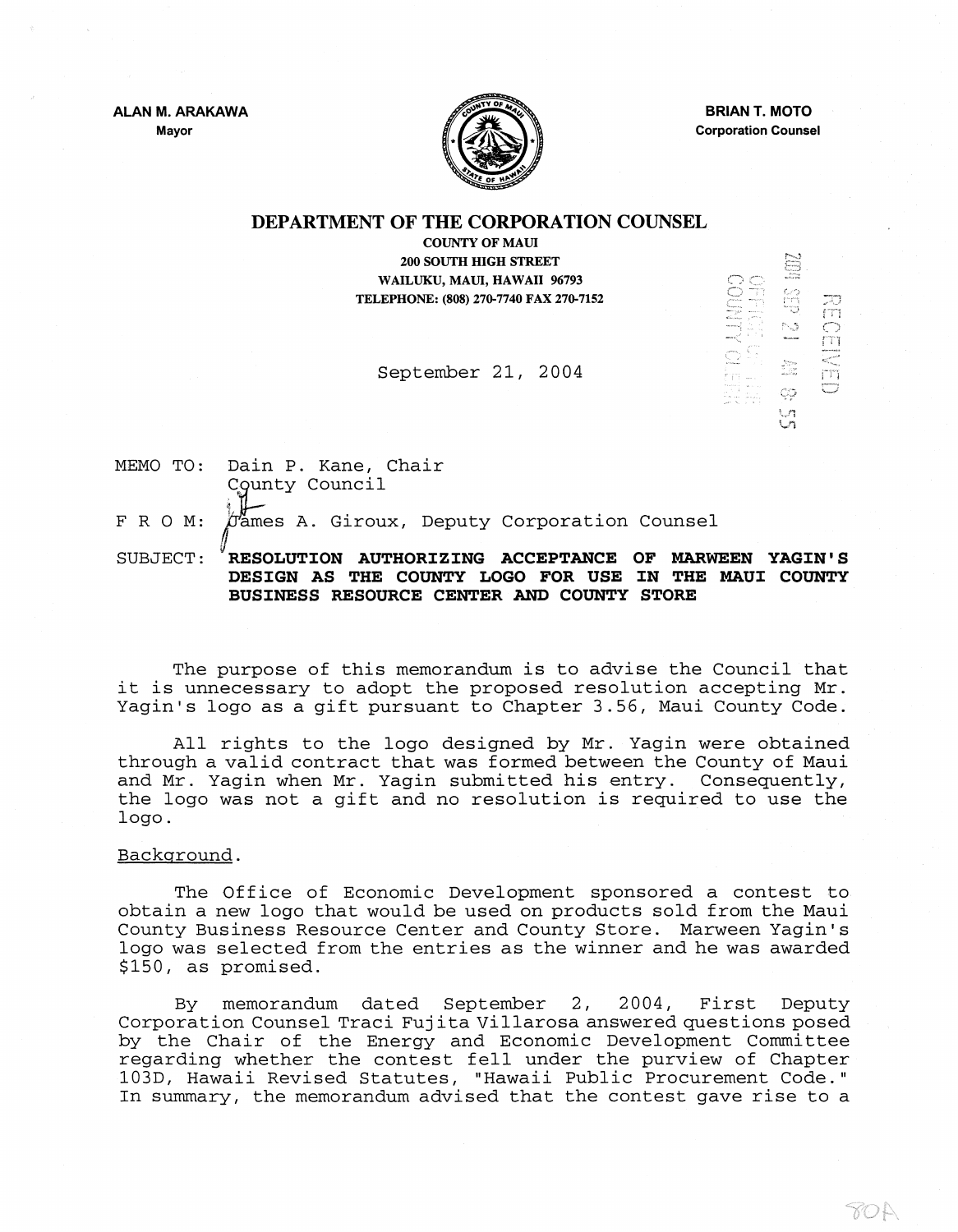Dain P. Kane, Chair September 21, 2004 Page 2

"contract"; however, it was not a "procurement" and did not have to follow the procedures of a government procurement.

#### Analysis and discussion.

### A. Chapter 3.56, Maui County Code; Gifts and Donations.

Section 3.56.030, Maui County Code, states:

The County shall not use, exercise any control over, or possess any gift or donation unless and until the council accepts such gift or donation by resolution, except as provided by this chapter.

According to Chapter 3.56.020, Maui County Code, "Cifts and donations" means and includes money, personal property and real property, including alterations thereto, offered to the County for less than fair market value, but shall not include personal services or grants from other governmental agencies.

B. County's contest specifications provided the basis for the terms of the contract.

The design contest gave rise to a contract between the County and Mr. yagin. The contract was made when Mr. Yagin entered his logo under the terms of the contest. Lucas v. U.S., 25 Cl. Ct. 298 (1992). Therefore, it was not a gift. In a contest or competition, the rules for the contest or competition provide the basis for the terms of the parties' agreement.<sup>1</sup> In this situation, the County's contest specifications stated that Maui County would have "unlimi ted rights to use the design in any form or application necessary to promote Maui County." (See copy of "The Maui County<br>Logo Contest", attached as Exhibit "A".) Further, contest Logo Contest", attached as Exhibit "A".) specification number 13 stated:

13. All entries will become the sole property of the County of Maui at the time of submission, and will<br>not be returned. Each entrant understands, and Each entrant understands, and fully agrees that he or she relinquishes any and all present or future rights to his or her design, including any royalties, revenues, or other income produced as a result of the use of the design. Maui County will become vested with all the rights and privileges afforded any owner of property at<br>the time of submission. Such rights are to the time of submission. Such rights are to<br>include, but not be limited to, any use, be limited to, reproduction, reprint, or publication of the entries by Maui County without the written or implied consent of the artist.

 $\frac{1}{2}$ Lucas v. United States, 25 Cl. Ct. 298 (1992), at 308.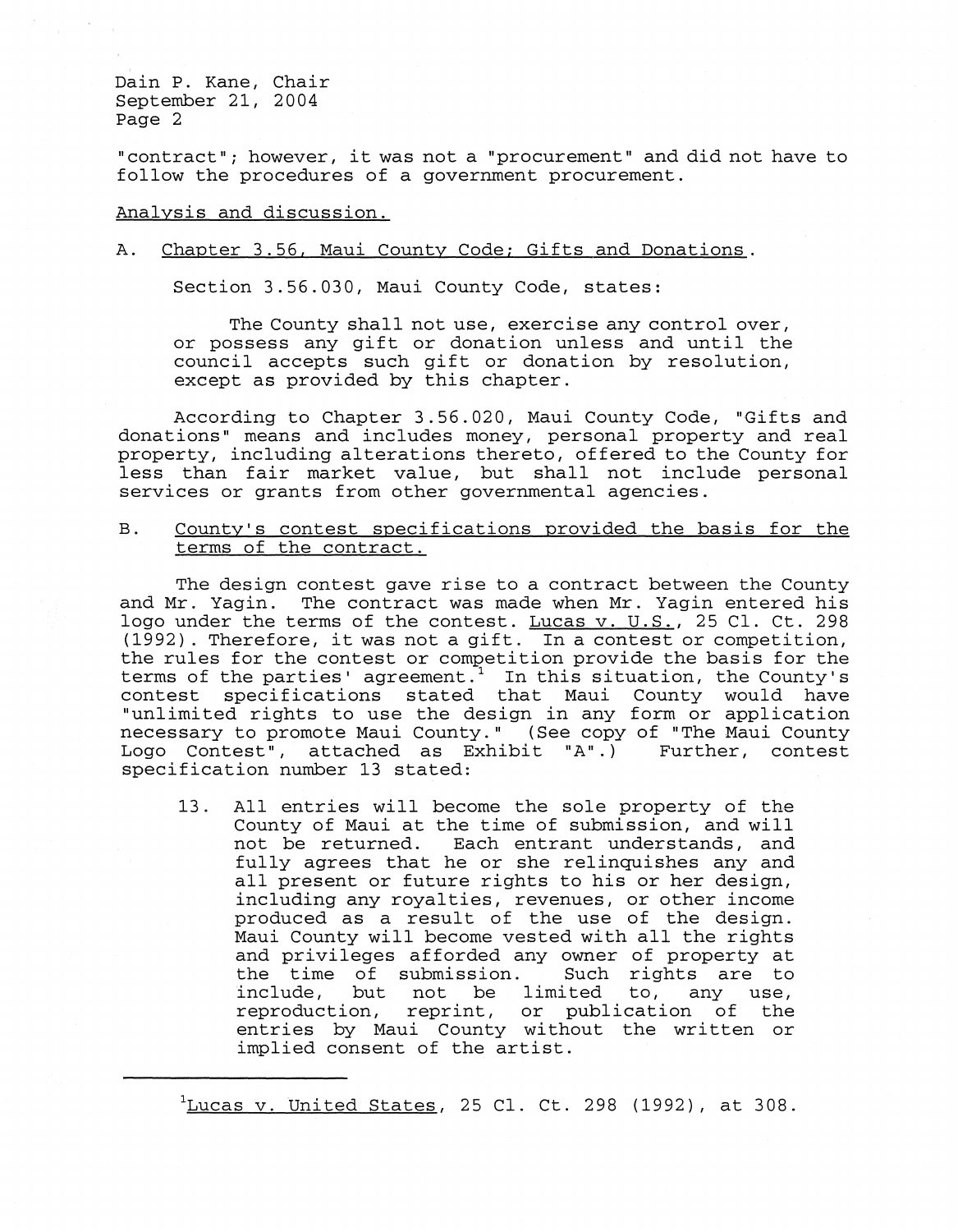Dain P. Kane, Chair September 21, 2004 Page 3

### Conclusion.

A resolution is not necessary for the use of the logo because it was acquired through a valid contract whose terms were established by the contest rules.

Should you have any further questions, please do not hesitate to contact me.

JAG: ln

S:\ALL\Advisory\JAG\OED logo contest.wpd

APPROVED FOR TRANSMITTAL: BRIÁN T. MOTO Ú<br>Corporation Counsel IÁN T. ВŔ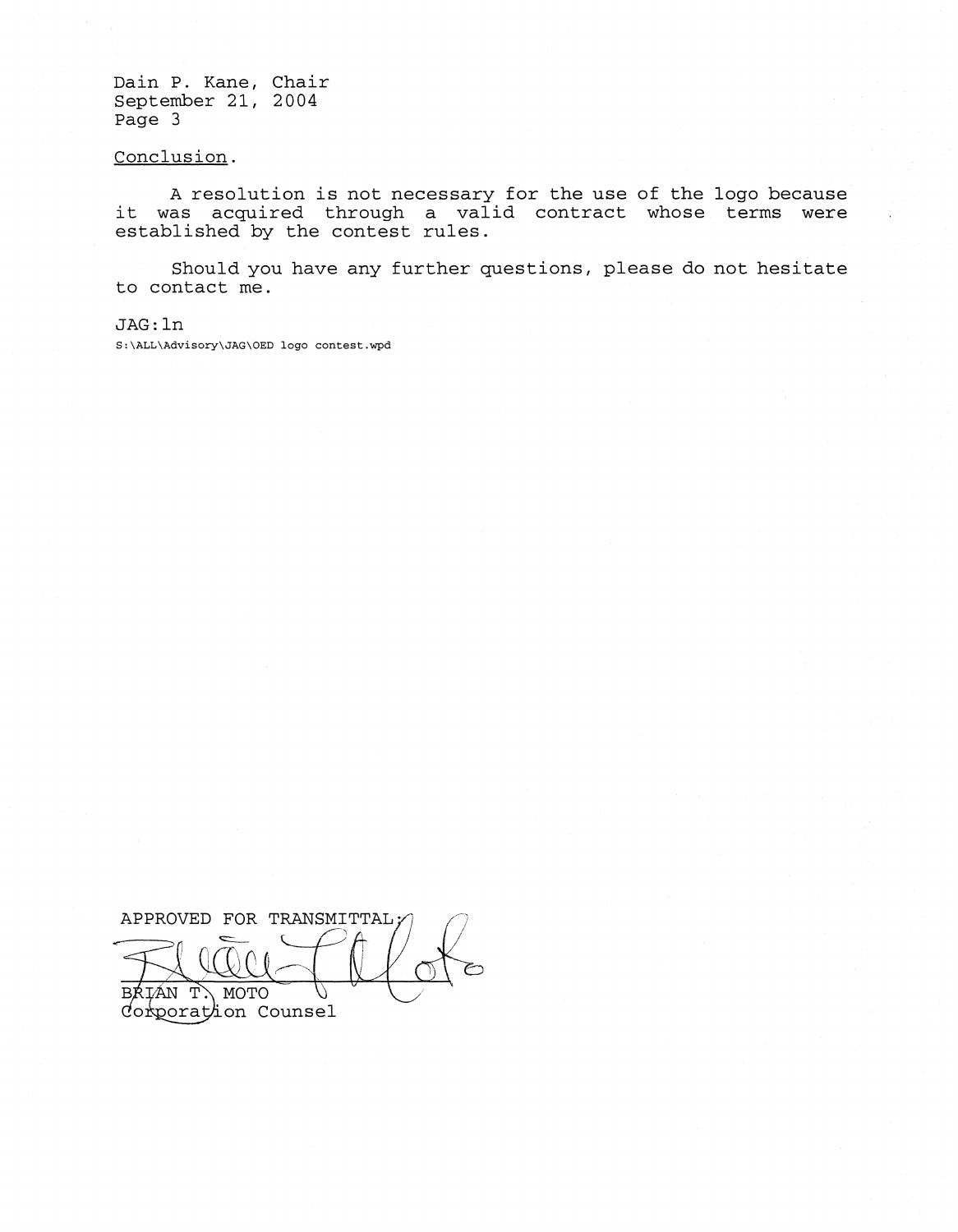County of Maui Office of Economic Development is proud to sponsor:

1/

he Naui Coupty I Logo Contest

Let's develop an Image to promote Maui County! The Office of Economic Develop· ment's plans are underway to open the Maul County Business Resource Center and County Stora In the Maui Mall in coming weeks.

As we make plans on opening the Maui County Store, we see a need for a Maui County Logo for the merchandise that will be sold in the Store. The logo should be an image that will immediately identify and illustrate the essence of our county. So, we will hold a Maui County logo contest that is open to everyone!

Specifications for the logo contest can be obtained at the Office of Economic Development.

The person submitting the winning logo will receive a \$150 cash award. If the winning logo *m*<sub>n.</sub> **meets** the criteria set forth by the panel of jurors, It will be used on promotional materials. and merchandise for the Maui County Store? everything from stationery to t-shirts and mugs.

The winner will be announced in March.

*Deadline for Submission:* February 20, 2004

**For more Information,**  call 270·7710





淋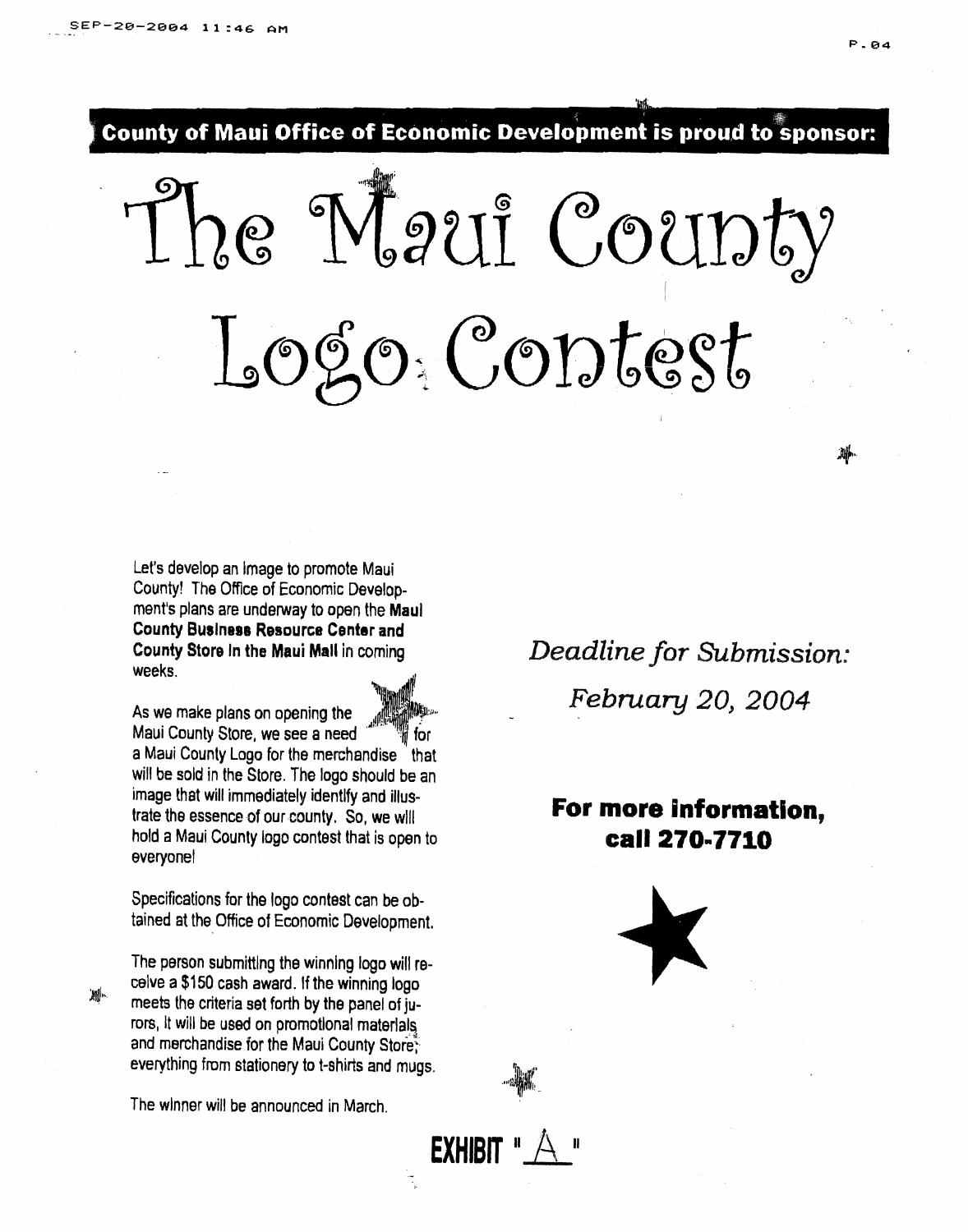## **Specifications for Maui County Logo Contest**

The Maui County Logo Contest, to develop an image to promote Maui County, is open to everyone -- with the exception of those who are serving on the jury to judge the logo contest and members of the jury's immediate family. A panel of seven jurors, including graphic artists, photographers and members of the community at large, will judge the Logo Contest.

1. Design submission must be in an 8"x10" format.

2. The logo design must be representative of Maui County as a whole – not just of one or two towns. Entries submitted that are specifically designed to represent a single town, village or an island will not be considered representative of Maui County.

3. The logo design is limited to up to three solid colors only. Solid colors only  $-$  no gradients please.

4. Words within the graphic and/or an accompanying slogan are permitted.

5. The design can be created on a computer or drawn by hand with pen, pencil or crayon. No paint or magic markers allowed.

6. Computer-generated designs must be printed out in an 8"x10" format. If the logo design is computer-generated, an 8"x10" hard copy must be submitted along with a CD or floppy disk with the logo design in a pdf format.

7. Design submissions must be mailed or hand-delivered to the County of Maui Office of Economic Development, 200 S. High St., Wailuku, HI 96793. A submission form with the artist's signature must accompany each entry. Any submission from an artist under the age of 18 must also include a parental consent with the entry. All entries must be postmarked or received in the County of Maui Office of Economic Development not later than 4:00 p.m. on Friday, February 20,2004. Any entry submitted with a postmark of February 20,2004 or later will not be eligible for consideration.

8. The winner of the logo contest will receive a check for \$150.00. Maui County has unlimited rights to use the design in any form or application necessary to promote Maui County.

9. Maui County reserves the right to adapt the winning design, if necessary.

10. Maui County reserves the right not to use any of the submissions, inclusive of the winning entry.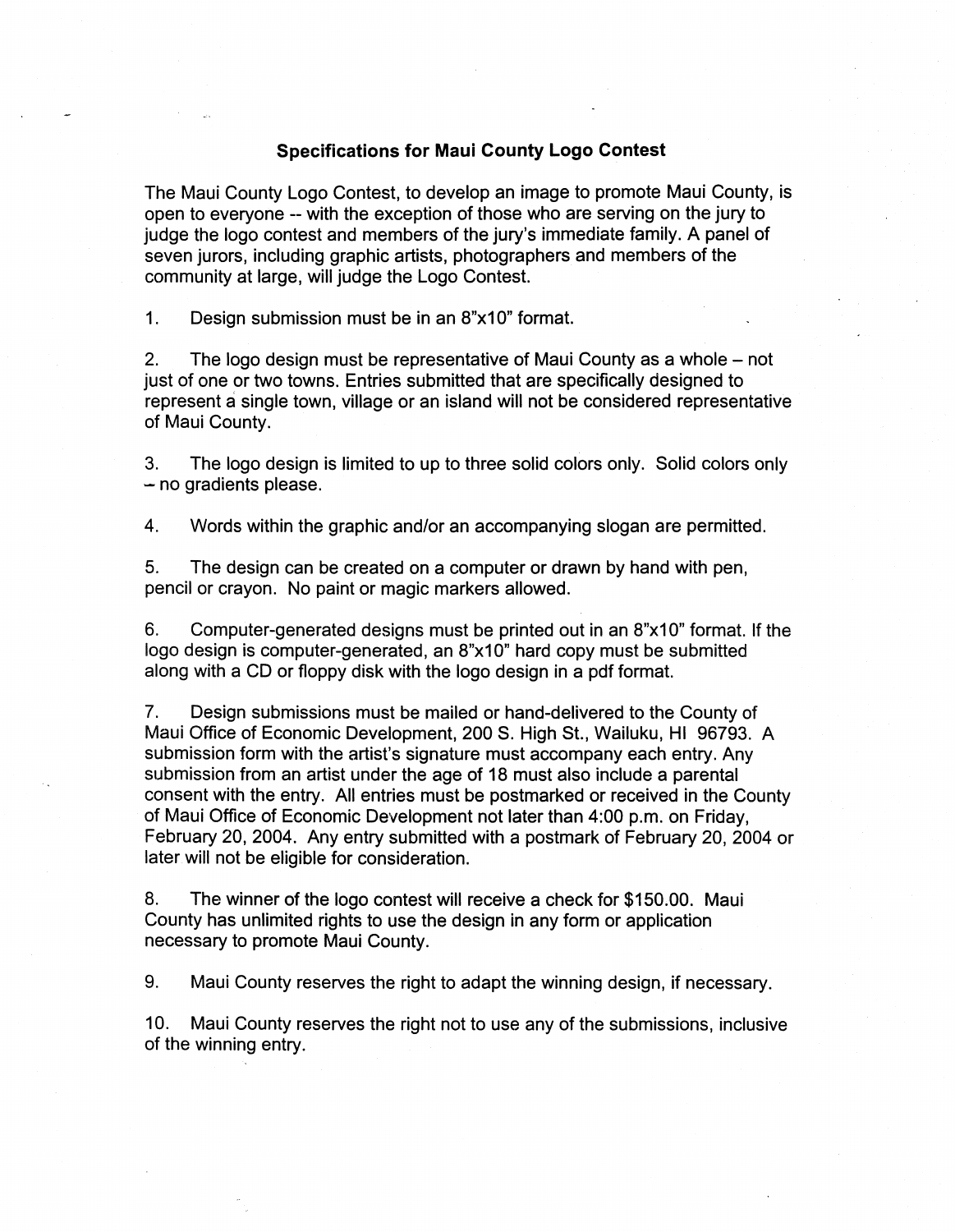11. Jurisdiction over all disputes will be limited to arbitration. The arbitrator will be a third party upon mutual assent.

12. Hawaii State law will apply; unless Federal Law supersedes the State law.

13. All entries will become the sole property of the County of Maui at the time of submission, and will not be returned. Each entrant understands, and fully agrees that he or she relinquishes any and all present or future rights to his or her design, including any royalties, revenues, or other income produced as a result of the use of the design. Maui County will become vested with all the rights and privileges afforded any owner of property at the time of submission. Such rights are to include, but not be limited to, any use, reproduction, reprint, or publication of the entries by Maui County without the written or implied consent of the artist.

14. By submitting any form of entry to the competition, the artist is agreeing to accept and abide by the rules of the competition, and the judgment of the panel of judges.

15. If you have any questions or require further information, please contact Lynn Araki-Regan or Kalbert Young at 270-7710.